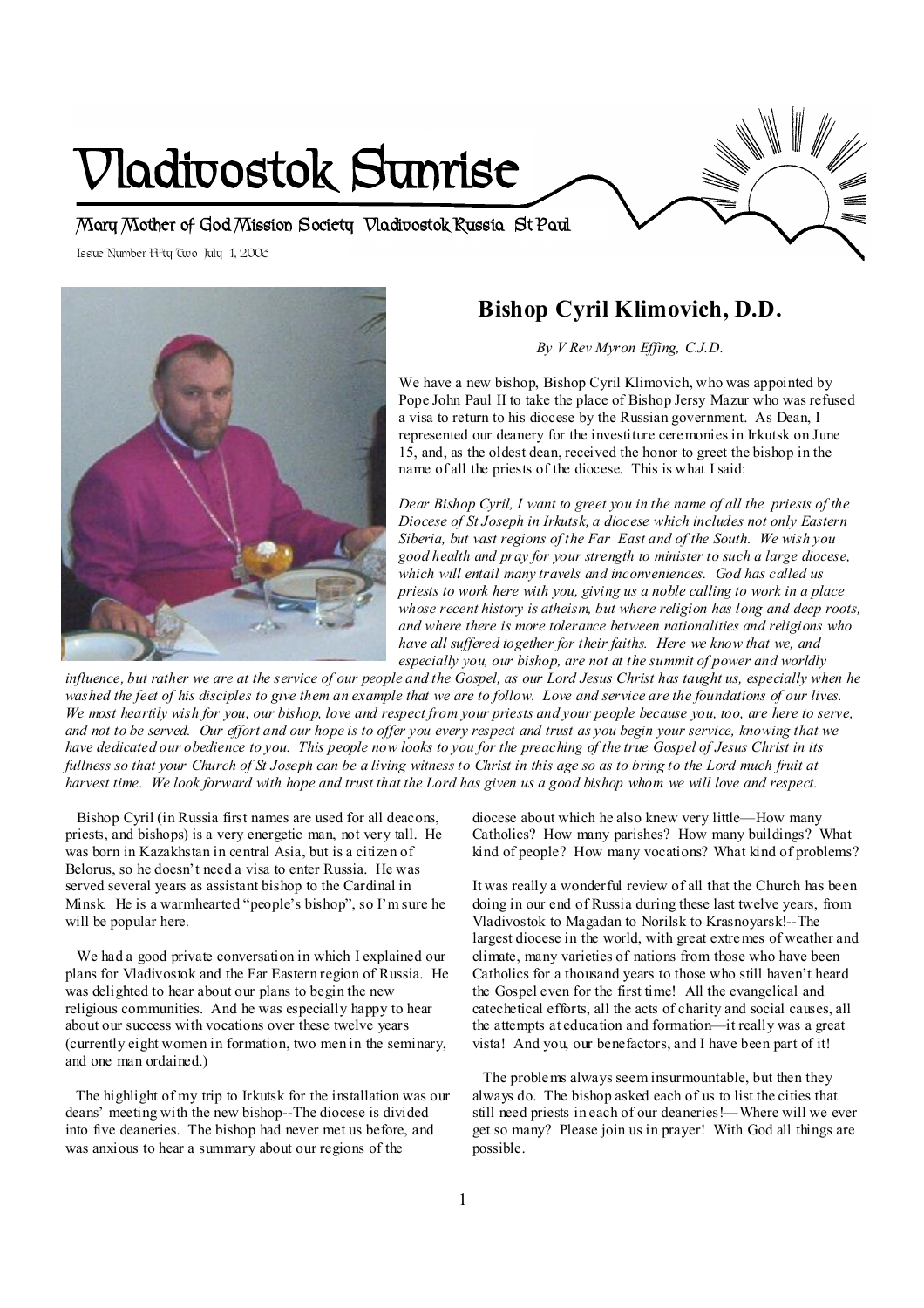#### **News Notes** *by V Rev Myron Effing, C.J.D.*

• Thanks to Linda Souers of Phoenix, Arizona, our CARITAS volunteers who work in hospitals now have spiffy new CARITAS symbols to sew on their white frocks. Linda has a computerized sewing machine. The symbols have to be scanned into



the computer and then the sewing machine does a lot of the work of embroidering the patches. Thanks, Linda!



*The patches are sewn on one piece of cloth, and then they are separated for attachment to clothing.* •Congratulations to our benefactor Susan Gray on the publication of her new book, *How to Find and Win Federal Grants: The Complete Guide for Nonprofit Organizations. "*This is the book you've been looking for. Over 200 full-size pages long and written in plain, user-friendly English, it not only assists you in your search for grants, but also helps you develop projects and proposals worthy of federal funding." You can check <http://www.federalgrantguide.com> for more details. Congratulations, Susan!

• Bill Tierney who works as a custodian at Assumption Church in St Paul MN has a hobby and apostolate of finding statues at antique stores and buying them, refinishing and refurbishing them. He made a banner of the Vladivostok icon of the Most Holy Mother of God in oils and sewed it himself. He is a master at copying icons. These banners with icons are used in Russia for

processions, especially processions with the Blessed Sacrament.



*Some refurbished statues that Bill Tierney donated to our mission. The master at work.* 



• Our parishes are making progress. Fr Dan took my place in Lesozovodsk in May, and he came back impressed with how happy the parishioners were on their feastday of the Visitation. There were many children at mass, he says. Part of the reason is that the parish has begun a program for undernourished kids. It doesn't cost a lot, but is a big help when you are 10 years old and growing! I liked the parishioners' initiative. They feed the kids every Sunday afternoon. Usually it is an apple, some ramen, bread, a sweet roll, and a piece of candy. I asked them to add some canned fish or meat to the menu. We can't serve a regular hot meal because we don't have a license for the kitchen to serve the public. Perhaps some of the kids will be coming to our summer camp in Sod-Gorod this summer. We are hoping to begin a Scout troop soon in Lesozovodsk, too.

• May 19 was a red-letter day for Miroslava Igorevna and our parish of the Most Holy Mother of God! It was the day that the printers brought the book she has long been working on about the life of our pre-Revolutionary Bishop Karl Slivovsky.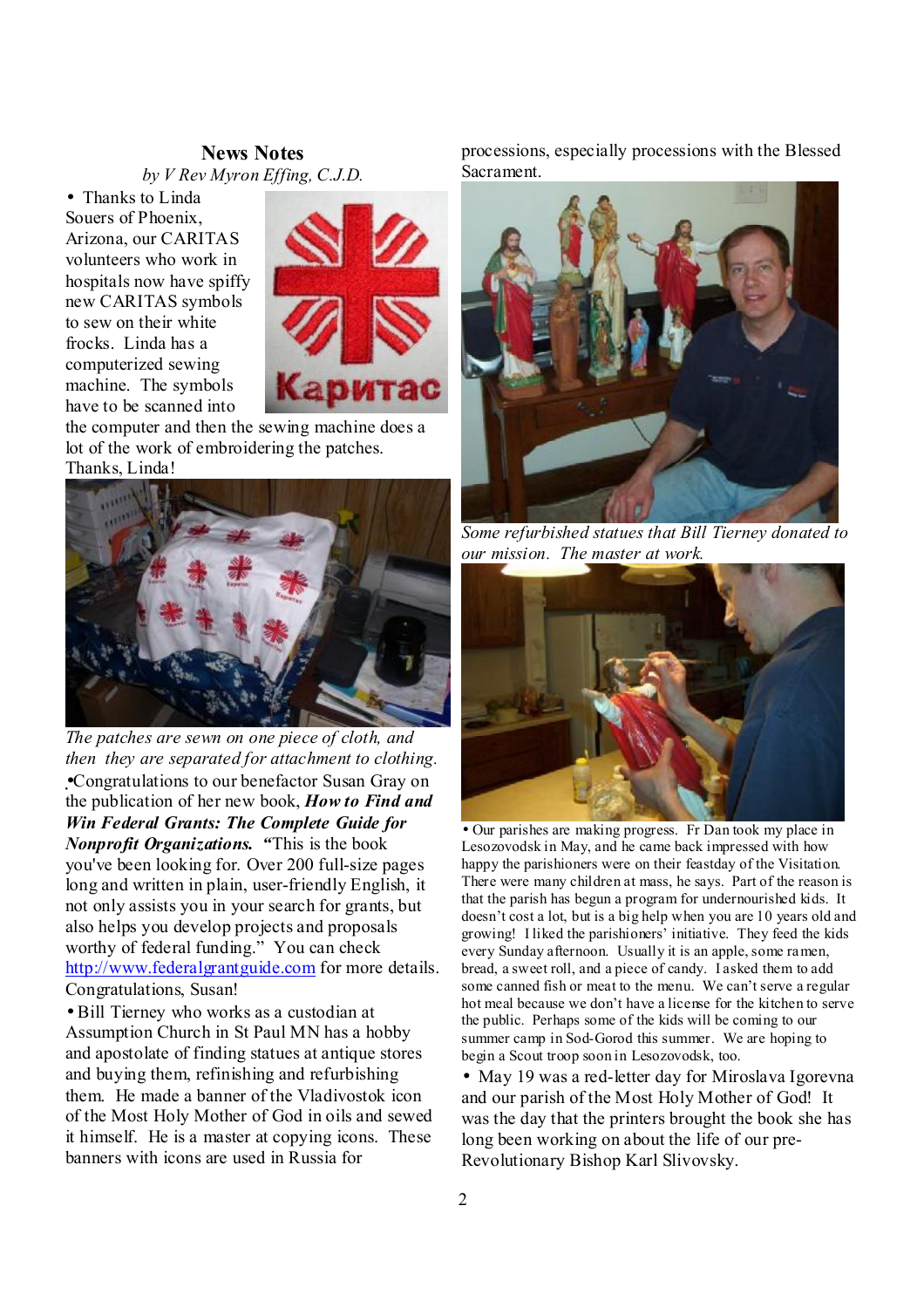Congratulations, Miroslava on a well-researched and easy to read story of one of our saints.



 *Miroslava with her book, "Karl Slivovsky, Bishop of Vladivostok".* 

• On May 8, 2003, Father Anthony Badura, who wasthe Administrator of the Diocese of St Joseph in Irkutsk during the vacancy of the Episcopal seat, assigned a new priest to Vladivostok. Father Sebastian De Silva was assigned as a second assistant to Fr Myron, the first being Fr Daniel. After 12 years of hardly seeing any other priests, our parishioners will now have the services of Fr Sebastian. Father is on loan to our diocese from the Diocese of Meerit in India. He has been in Russia for a year learning the Russian language. He has served in Chita and Petropovlovsk Kamchatski before coming to Vladivostok. Welcome, Fr Sebastian!

*Fr Sebastian De Silva still studies Russian every day. He lives in the second belltower, opposite Fr Daniel.*



• In April John Paul Sonnen represented our community of the Canons Regular of Jesus the Lord at the conference of Institute for Religious Life in Chicago. A lot of interest was expressed in

our mission. He said, "The conference was great. It was great to get the word out; people were eager to hear about the work. The first questions asked were about the progress of native clergy there." Sister Julia Kabusta represented the new community of Sisters in Jesus the Lord at the conference, too.



*Our table at the Chicago conference. Sister Julia at the Sisters' table.* 



• On the Feast of Pentecost I had the Sunday Mass at St Joseph's parish in Second River. It was obvious that the parish is coming together. The kids sang two solos during mass. At tea after mass, the kids put on a skit, and there were games for all. John Paul Sonnen from St Paul was just here to visit and brought all kinds of gifts for St Joseph's, including religious good, two flags for the new Scout troop, a jar of crunchy peanut butter (which was a first for many parishioners), and a big set of coffee mugs for tea. His visit will be long remembered. We are looking forward to the visit of parishioners from our sister parish in California which is promised for October. We are hoping they will help work on the entrance of the parish's apartment, as well as participate with the Scouts and help with charitable projects.

• Poor Nakhodka is still without a building. We've been looking at what is available to buy, but so far nothing reasonable has turned up. I say "poor" because they only get mass once a month, and they don't have a church. Now they are talking about buying land (which is now possible in Russian cities) and building a church. They deserve it—they have suffered the longest without a priest and without a building. Funding??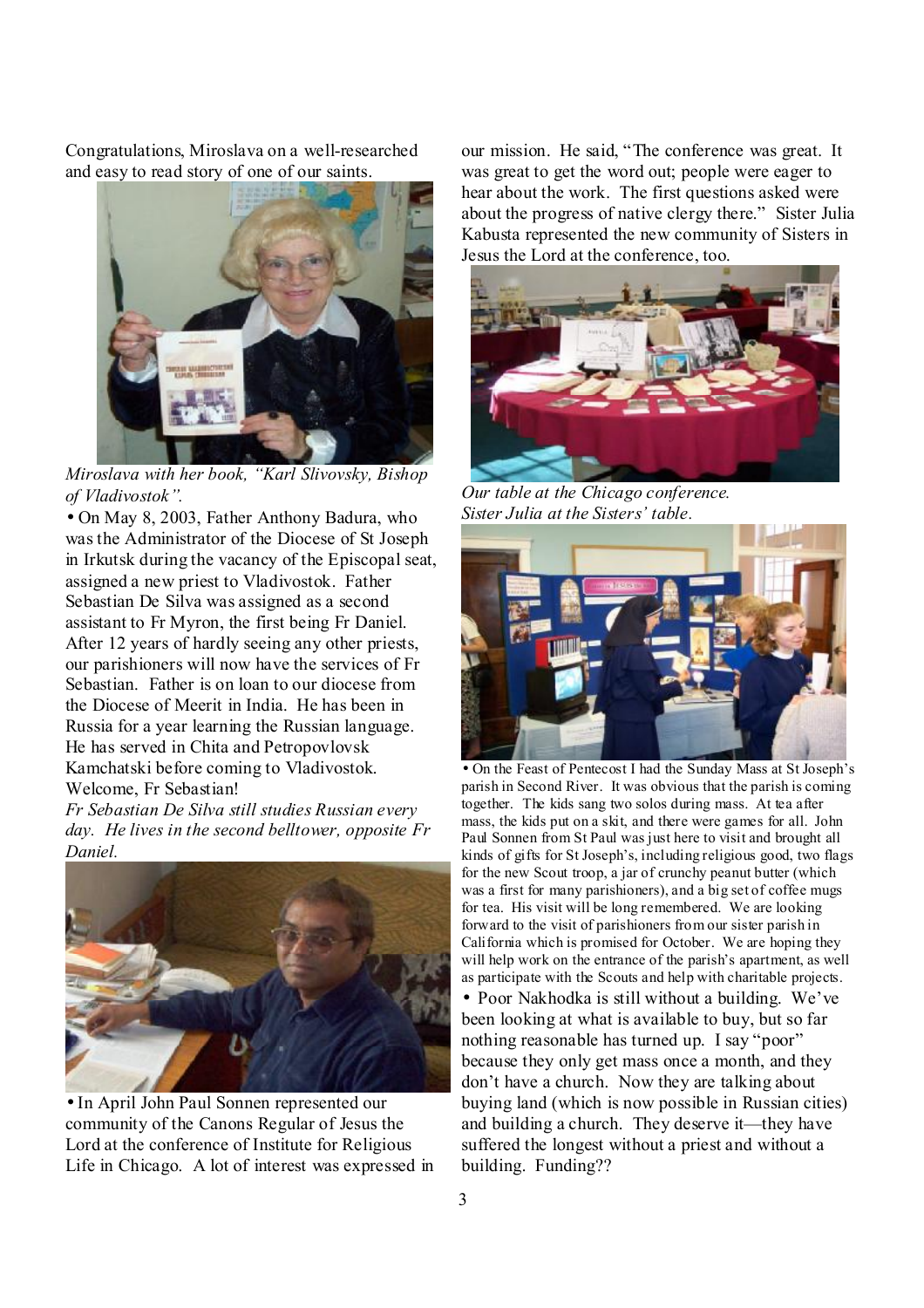• Father Daniel is now getting some relief from his work. He has hired a fulltime person to help him in his parish in Romanovka, especially because it is time seriously to begin the building program for the new church. His new helper is Igor Rodzyuk who just finished the catechetical course in Gaming, Austria, offered by the Franciscan University of Steubenville, Ohio. It is a big breakthrough for the Romanovka Parish of the Holy Trinity.



• *"And the Winners are……Mark Manzo, Xenia, OH, Joan Maurer, McClean, VA, and Dean and Dar McClurg, Tipp City, OH. Congratulations to all of you for your generous support of the Mary Mother of God Mission Society! I am happy to say that TOGETHER we raised \$10,130 to support the pro-life pregnancy crisis centers in Vladivostok, Russia."*  With those words Dee Baltes announced the winners of her local contest to raise money for pro-life work in Russia. The prize? A week at her Gulf of Mexico apartment in Florida next winter! *"It was YOUR generosity that made the first center possible and now, because of YOUR continuing generosity, the pro-life mission will continue! May God bless you abundantly!"* said Dee in her "thank you" letter. There were 452 entries and 3 happy winners. Thanks, Dee, for your continued support and determined interest.



*The view of the beach from Dee's apartment.*

• On the sad side of things, we will have to put off finishing the repairs on the facade of the building, even though the scaffolds are in place, and put off working on our rectory until next summer. The first reason is lack of funds at the present time, due to decreased donations, which seems to be the result of the Church scandals in America, the poor showing of the economy, and the war in Iraq. The second reason is the lack of workers. Most Chinese workers have not returned to Russia this summer due to changes in the visa process, and due to SARS. The result is that a lot of work is

not getting done this year. Many vegetable farms and other construction projects in the city are also hurting. Labor is scarce although there are many unemployed! The reason is the high level of alcoholism—many unemployed people who simply can't or won't hold jobs. They are too accustomed to the old socialist society where people got paid whether they worked or not. We can't afford to pay people for not working! Naturally we hope there will be a way out of our situation, but we have to wait for God.

• The Youth Group of the Most Holy Mother of God Parish has been meeting monthly under the guidance of Sister Alicia. During Lent there was a weekly meeting of repentence and preparation for Easter. It is the Youth Group which has produced several plays. Now they will take the summer off except for the Far Eastern Catholic Youth Conference which is scheduled for July.



*Catholic Youth Group* 

### **How to Communicate with Us Office in Russia: Phone:** (011-7)-4232-26-96-14 **FAX:** (011-7)-4232-26-96-16 **E-mail:** [myron@catholic.vladivostok.ru](mailto:myron@catholic.vladivostok.ru) [daniel@catholic.vladivostok.ru](mailto:daniel@catholic.vladivostok.ru) [CARITAS@mail.primorye.ru](mailto:CARITAS@mail.primorye.ru) **Internet:** Russian language: <http://www.catholic.vladivostok.ru>

#### **Office in America:**

**Phone and FAX:** (651)227-0208 and (651)690-5139 **E-mail:** [usoffice@vladmission.org](mailto:usoffice@vladmission.org) **Internet:** English language: <http://www.vladmission.org> **Donations:** Mary Mother of God Mission Society 1854 Jefferson Ave St Paul MN 55105-1662 Or you can donate from your credit card through our

web site. Your donations are tax-deductible. You will receive any required receipt for IRS tax purposes by return mail.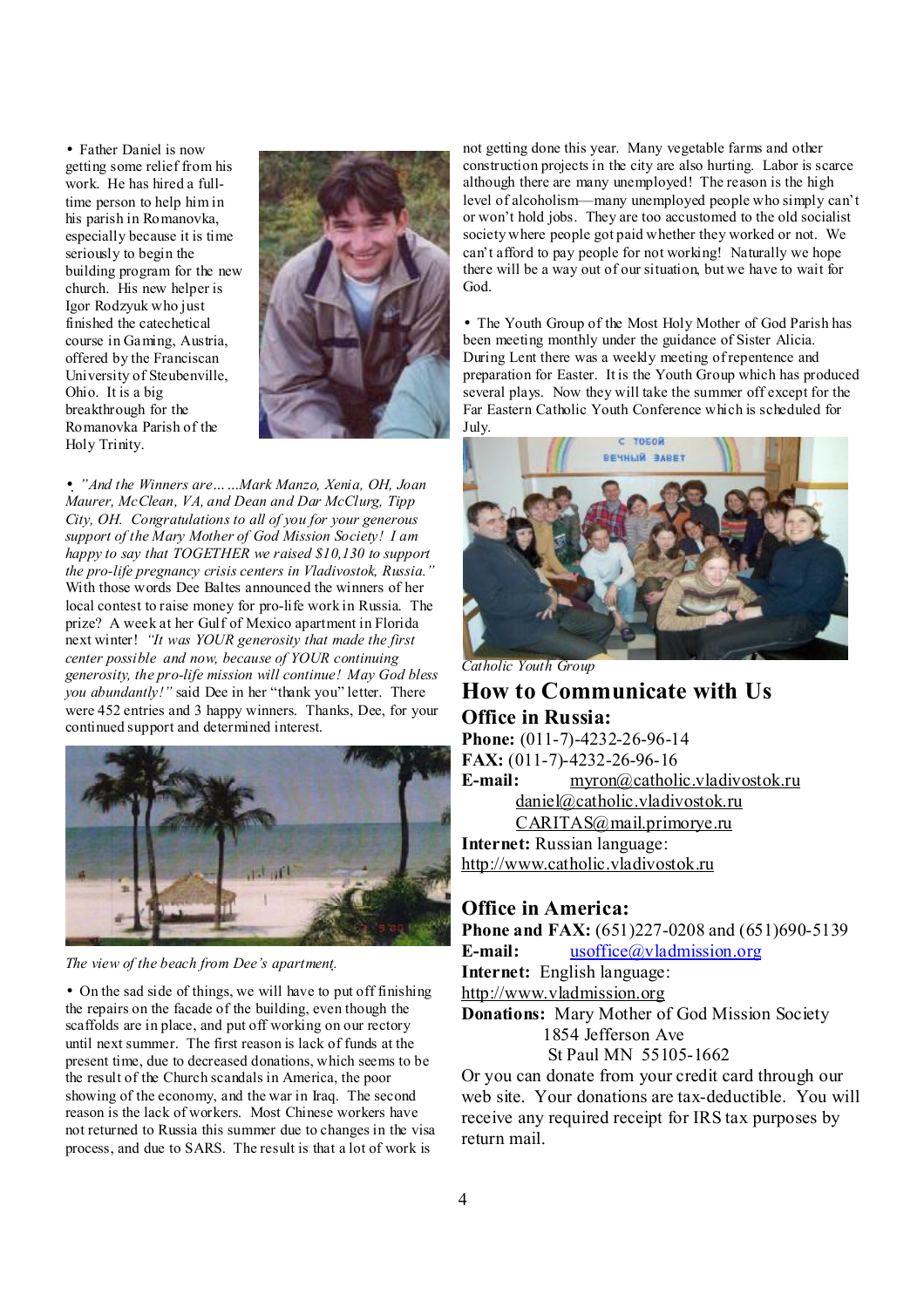## **Our Historical Parishioners: Sygismund Berzhinsky**

*By Miroslava Igorevna Efimova, Parish Archivist* 

Sygismund Vladislavovich Berzhinsky was born of a peasant family on April 9,1892 in the village of Kromkov Tulovitsky, a little way from Suhachyevsky in Warsaw County, Poland. He had a brother Cazimir and a sister Felixa. When his father, Vladislav Berzhinsky died, his mother married Adam Zalepsky, and soon Sygismund had four more sisters, Vladislava, Stanislava, Anna, and Adelia. Little Sygismund graduated from the little parish school and dreamed to continue his studies, but his many siblings meant that there weren't funds for that, and so he simply began to work with his stepfather.

This part of Poland was included in the Russian Empire at the time, so in 1913 at 21 years of age Sygismund was drafted into the Czar's army and he was sent to the Russian Far East. At first he served in the  $2<sup>nd</sup>$  Fort Regiment on Russian Island opposite Vladivostok, and then he was assigned to the construction company on the mainland. Sygismund decided to follow his dream of getting a high school education, so late at night and sometimes all night he concentrated on the textbooks of his various high school courses. His friend Gorobetz and histeacher, retired Sergeant K. Malinovsky helped him. In three years Sygismund finished a four-year technical course, took his exams and received his diploma. That was immediately reflected in his army service, because he soon was given the job of clerk which, at the time, was a very respected position. When Poland was given its independence in 1917 a Polish Committee was organized in Vladivostok, the president of which was a Mr Poplavsky. Later the Committee was made into a Polish consulate, and all the Poles were invited to receive Polish citizenship. Sygismund decided to proceed, and he received Polish passport 54, so he was now living

in Vladivostok as a citizen of the Polish Republic. But in 1927 for some reason unknown to us Sygismund turned in his Polish passport and took Soviet citizenship.

When he left the army in 1918, Sygismund worked in various companies as a manager. In two years he married a charming 16-year-old Polish

girl, Sophia Duchnick. She wasfrom a poor family from Alexandrovsk on Sakhalin Island in which there were nine children. When her father, Carl Duchnick died, the family moved to Vladivostok to their grandfather's where her mother married a second time. Because of the family financial situation, they sent Sophia to live with the family of Dorothy-Anna Grochovsky whose husband was a sailor so that most of the time he was at sea. They sent Sophia to study at the Most Holy Mother of God school, and when it was closed, she went to the public school. Sophia recalls that the family situation was very difficult. There was a lack of clothing, shoes, and simple foods, but her family lived peacefully together. Sophia liked music, and began to play the violin and to sing. She joined the choir at church which the family regularly attended. It was she who saved the wonderful photograph which showed Bishop Slivovsky with a group of First Communion children. The picture showsthe large marble crucifix which stood over the high altar. Behind the bishop and to the right, in a white dress with a white veil, is standing our slightly sad Sophia, Sygismund's future wife. That photograph was the final evidence that allowed the return of the crucifix to the church in 1996. Sophia married early, maybe not fully mature, but in the Berzhinsky home there was happy laughter and music. Sophia played the violin, Sygismund played the cello, and everybody sang. Never mind the poverty, the Berzhinsky family lived in love. They had four children, Bronislav in 1927, Ghennady in 1930, Adelle in 1932, and Stanislava in 1937. They lived on Pichtovoy Street in a private home surrounded by a garden and orchard which gave enough food to supply the family for the whole year.



Sygismund had to work hard, and needed to find additional odd jobs. By day he worked as a manager and at night he worked in a band that played for dances and in clubs.

*The Berzhinsky Family*  During the 1920's Vladivostok was

overrun by rapidly inflating paper currencies, so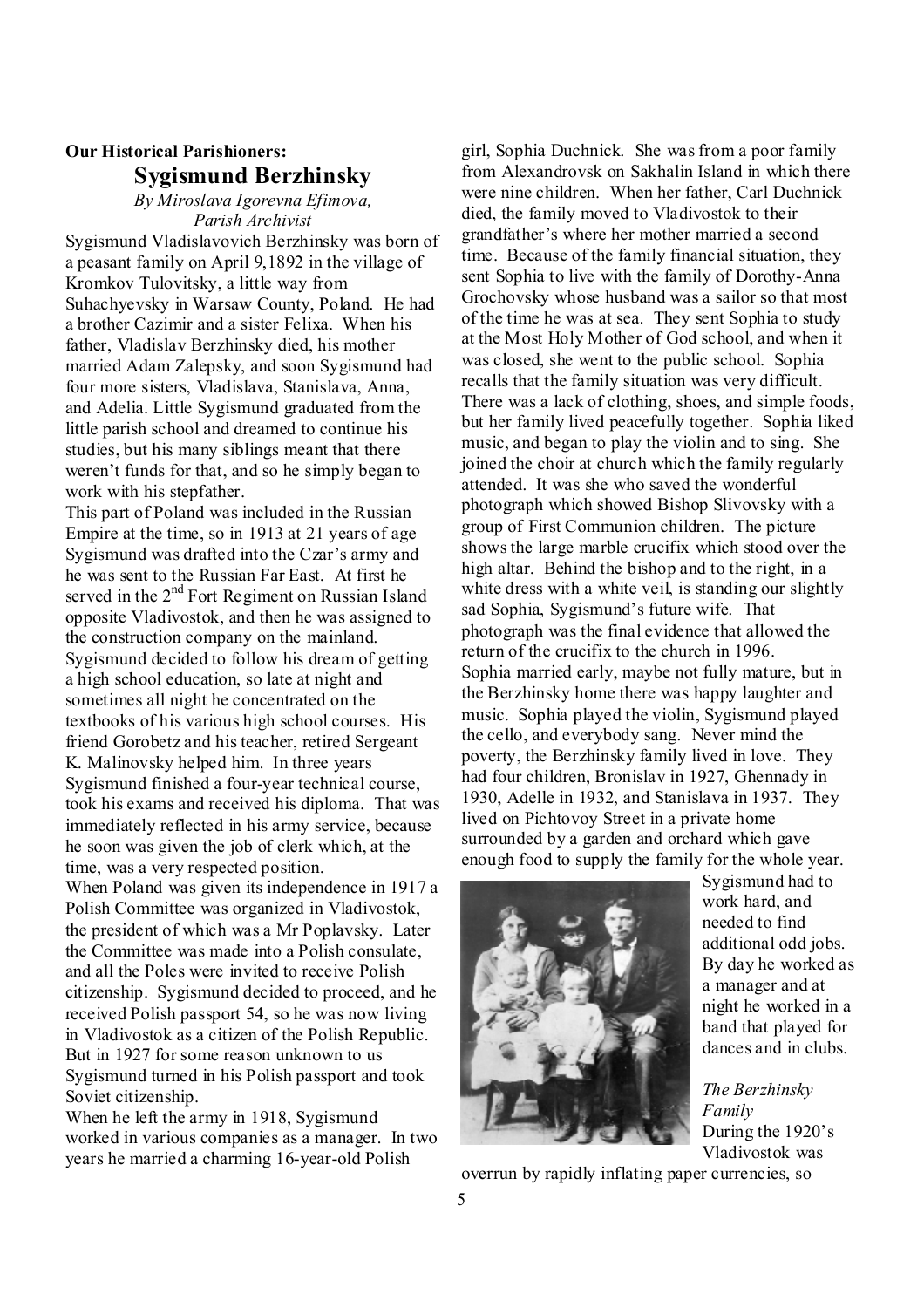people tried to save valuables and silver money, although it wasforbidden by law. Silver Mexican dollars were currency in nearby Manchuria. In 1932 as Stalin's repression was reaching fever pitch, Sygismund was accused of dealing in silver money and was arrested. Considering Sygismund's confession, his family obligations, and the fact that he was suffering from tuberculosis, his case was dismissed.

Sophia and Sygismund, being enthusiastic Catholics, always went to mass and already had two of their children baptized when the atheist forces in Vladivostok began to force their way upon believers. Father Gregory Yerkevich was arrested and Bishop Slivovsky was exiled from the city to the wooded settlement of Sedanko. A group of committed lay parishioners faithfully continued to go to church where they said prayers and prayed the rosary. Soon the city authorities demanded of the Catholics that they pay taxes for using the church building, a tax which was so high that the poor parishioners could not pay it. Thus they were deprived of their church which was built exclusively on the funds of the Catholic Church and on donations of parishioners. According to the official government documents, the Catholics simply "abandoned" their church.

Of course the Catholics could not live without the faith, so when the church was taken away they occasionally gathered in the larger homes of parishioners, for prayers, but that didn't go unnoticed by the authorities. On September 2, 1937, Sygismund Berzhinsky and other parishioners were arrested and accused of forming a counterrevolutionary underground Polish religious organization. The case was handled quickly and the sentence was cruel: death by gunshot. The sentence was carried out on February 3, 1937 at 6 pm. Sygismund was 45 years old. He is one of the martyrs of our parish.

Many years passed before these innocent executed people's cases were reopened and their sentences reversed. In 1958-9, at their families' request, the government opened the cases and found that "this group of people were not an organized group, but simply acquaintances who met together for prayer in the Polish church." There was no evidence in

the file to show that Father George Yerkevich founded a counterrevolutionary nationalist organization. On July 30, 1959, by order of the Military Court, their case was closed for lack of evidence of a crime.

So Sygismund Berzhinsky and our other Catholics were "rehabilitated." Today, outside the city in the woods there stands a gravestone and cross commemorating the burial of these innocent victims. Their actually burial site is unknown. The Russian organization "Memorial" placed the cross so that their children and grandchildren would have a place to commemorate their deceased. The Orthodox and Catholic priests occasionally have services there. Sophia Michaelovna Berzhinsky is our parishioner today—94 years old.



*Sophia Michaelovna Berzhinsky as she appeared on her First Holy Communion picture taken with Bishop Slivovsky—the "Miracle Picture" that she saved all through the dangerous times of the Communist repression of religion.* 

## Mission Speaking Dates for 2003… **Where you and your friends can hear about our mission.**

| <b>Dates</b>         | <b>State</b> | City       | Parish          |
|----------------------|--------------|------------|-----------------|
| Jn 28-29             | KY           | Monticello | St. Peter       |
| 28-29                | R I          | Warren     | St. Alexander   |
| 28-29                | WI           | LaCrosse   | Roncalli Newman |
| July $5-6$<br>others | MN           | Warroad    | St. Mary and    |
| $12 - 13$            | КY           | Melbourne  | St. Philip      |
| C                    |              |            |                 |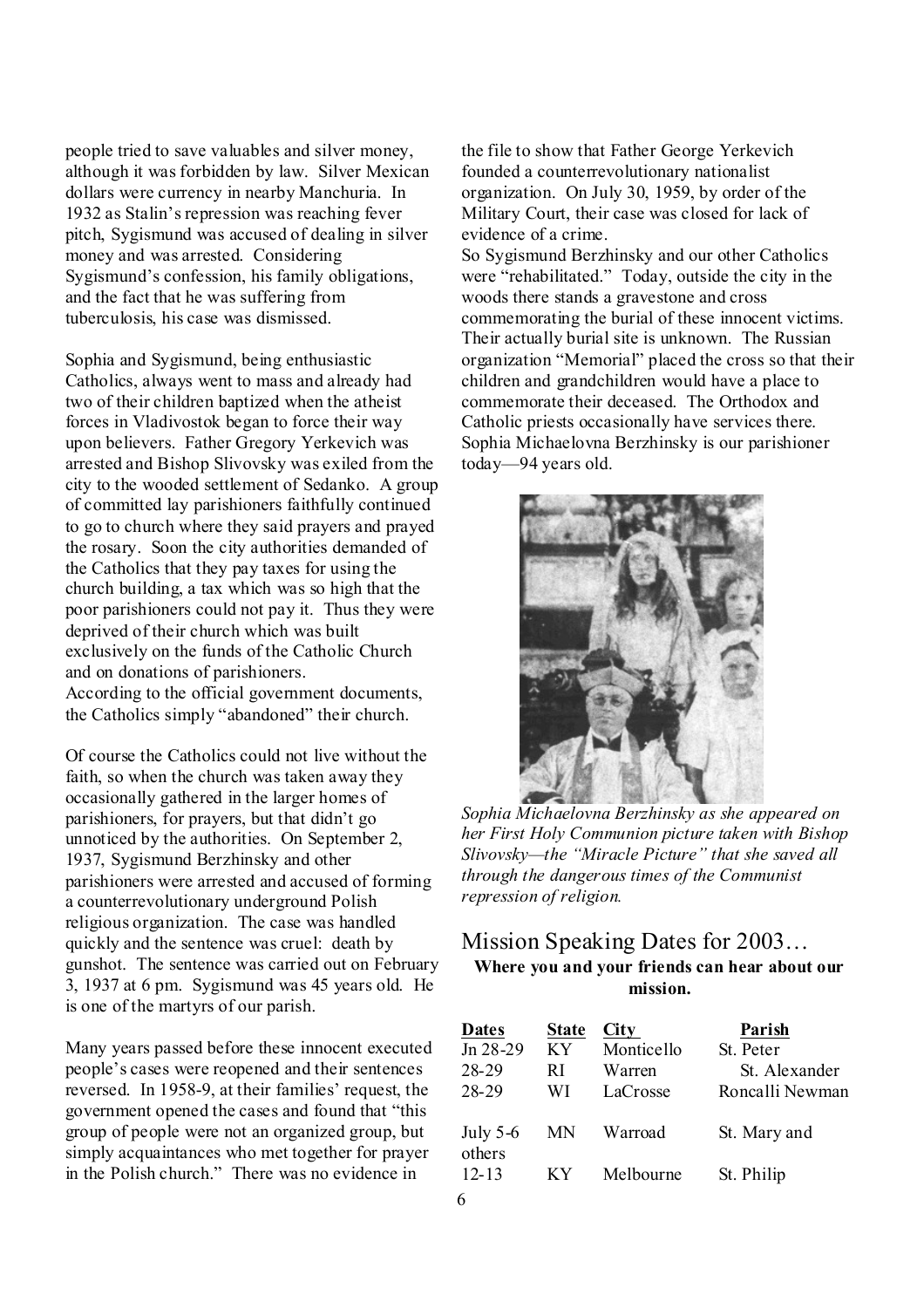| $12 - 13$   | PA           | King of Prussia Mother of Div |                                |
|-------------|--------------|-------------------------------|--------------------------------|
| Prov        |              |                               |                                |
| 19-20       | IL           | Effingham                     | <b>Sacred Heart</b>            |
| $19 - 20$   | $\mathbb{N}$ | Indianapolis                  | Sts. Peter and                 |
| Paul        |              |                               |                                |
| $19 - 20$   | <b>MN</b>    | Greenbush                     | Bl Sac and                     |
| others      |              |                               |                                |
| $19 - 20$   | WI           | Trempealeau                   | St.                            |
| Bartholomew |              |                               |                                |
| 26-27       | $_{\rm IN}$  | Valparaiso                    | St. Eliz Ann                   |
| Seton       |              |                               |                                |
| $26 - 27$   | KY           | Somerset                      | St. Mildred                    |
| $26 - 27$   | MI           | Bay City                      | St. Maria                      |
| Goretti     |              |                               |                                |
|             |              |                               |                                |
| $26 - 27$   | MI           | <b>Bay City</b>               | Visitation                     |
| $26 - 27$   | PA           | Riegelsville                  | St. Lawrence                   |
| Aug 2-3     | $\mathbb{N}$ | Shelbyville                   | St. Vincent de                 |
| Paul        |              |                               |                                |
| $2 - 3$     | <b>OH</b>    | Dayton                        | Our Lady of the                |
| IC          |              |                               |                                |
| $2 - 3$     | <b>MN</b>    |                               | Hallock/Lanc'ter St. Patrick/H |
| Ros         |              |                               |                                |
|             |              |                               |                                |
| $9 - 10$    | $\mathbb{N}$ | Indianapolis                  | St. Ann/St.                    |
| Joseph      |              |                               |                                |
| $9 - 10$    | OН           | Kettering                     | St. Charles Bor                |
| $16 - 17$   | NE           | Omaha                         | St. Rose                       |
| $16 - 17$   | NY           | Trumansburg                   | St. James                      |
| $16 - 17$   | <b>SC</b>    | Hilton Head                   | St. Francis by                 |
| Sea         |              |                               |                                |
| 23-24       | $\mathbb{N}$ | Auburn                        | Imm Conc                       |
| $23 - 24$   | MI           | DeWitt                        | St. Jude                       |
| $23 - 24$   | NE           | Walthill/Win                  | St. Joseph $\&$                |
| others      |              |                               |                                |
| 23-24       | NY           | Penfield                      | St. Joseph                     |
| $30 - 31$   | NE           | Aurora/Giltner St. Mary/St.   |                                |
| Joseph      |              |                               |                                |
| $30 - 31$   | <b>OR</b>    | Milwaukie                     | Christ the King                |
|             |              |                               |                                |
| Sep 6-7     | CA           | Menlo Park                    | Church of                      |
| Nativity    |              |                               |                                |
| $6 - 7$     | MN           | Roseau/Ba/Be                  | Sac Heart                      |
| & others    |              |                               |                                |
| $6 - 7$     | <b>NE</b>    | McCook                        | St. Patrick                    |
| &others     |              |                               |                                |
| $13 - 14$   | CA           | Santa Paula                   | O Lady of                      |
| Guadal      |              |                               |                                |
| $13 - 14$   | FL           | Tampa                         | St. Joseph                     |
| (Span)      |              |                               |                                |
| $13 - 14$   | NE           | Hastings                      | St. Michael                    |
|             |              |                               |                                |

| $20 - 21$ | MI             | Sandusky                    | St. Joseph                      |
|-----------|----------------|-----------------------------|---------------------------------|
| $20 - 21$ | <b>NE</b>      | Boys Town                   | Imm Conception                  |
| 27-28     | CO             | Pagosa Springs Imm Heart of |                                 |
| Mary      |                |                             |                                 |
| Oct 4-5   | C <sub>O</sub> | Durango                     | Sacred Heart                    |
| $4 - 5$   | IN             | Munster                     | St. Thomas More                 |
| $11 - 12$ | CO             | Cortez/etc                  | St. Marg Mary/etc               |
| $11 - 12$ | VA             | Annandale                   | St. Michael                     |
| $11 - 12$ | WI             | Fountain City               | Imm Conception                  |
| $25 - 26$ | IN             | Garrett                     | St. Joseph                      |
| Nov $1-2$ | KY             | Nicholasville               | St. Luke                        |
| 8-9       | FL.            |                             | N. Palm Beach St. Paul of Cross |
|           |                |                             |                                 |

(Continued from Page 8…)

• The mission needs retired priests to travel in the summer to parishes around the country where we have been given mission speaking assignments. Fr Elmer Torborg from St Cloud MN and Mesa AZ travels 5 months a year for us and does a wonderful job. Fr Dan and Fr Myron each are coming 2 full months to help fill the assignments, which means they aren't available for work in Russia during those months. If we had more priests who might do 2 or 3 a year it would help so much. Lay people are also needed. If you have a speaking ability and might have 2 weekends a year it would help us. We have 20 laymen, a deacon, a sister and several other women who help us, but many travel great distances on a week end. We provide transportation costs. Not only is there a second collection taken which is the second most income the mission receives, the newsletter donations being the first, but the exposure to speak about the mission, prayer support, possible vocations, and volunteers is a great opportunity.

• We need a person to work at home on our web site. We have installed Microsoft FRONTPAGE PROGRAM. See our website, we have a helper who will be with us only a few months more to help.

• Fr Myron wants to start a St Vincent de Paul clothing collection program. A coordinator is needed to facilitate parishes to hold a drive and fill a container. No experience needed. I have done four so far and have learned much.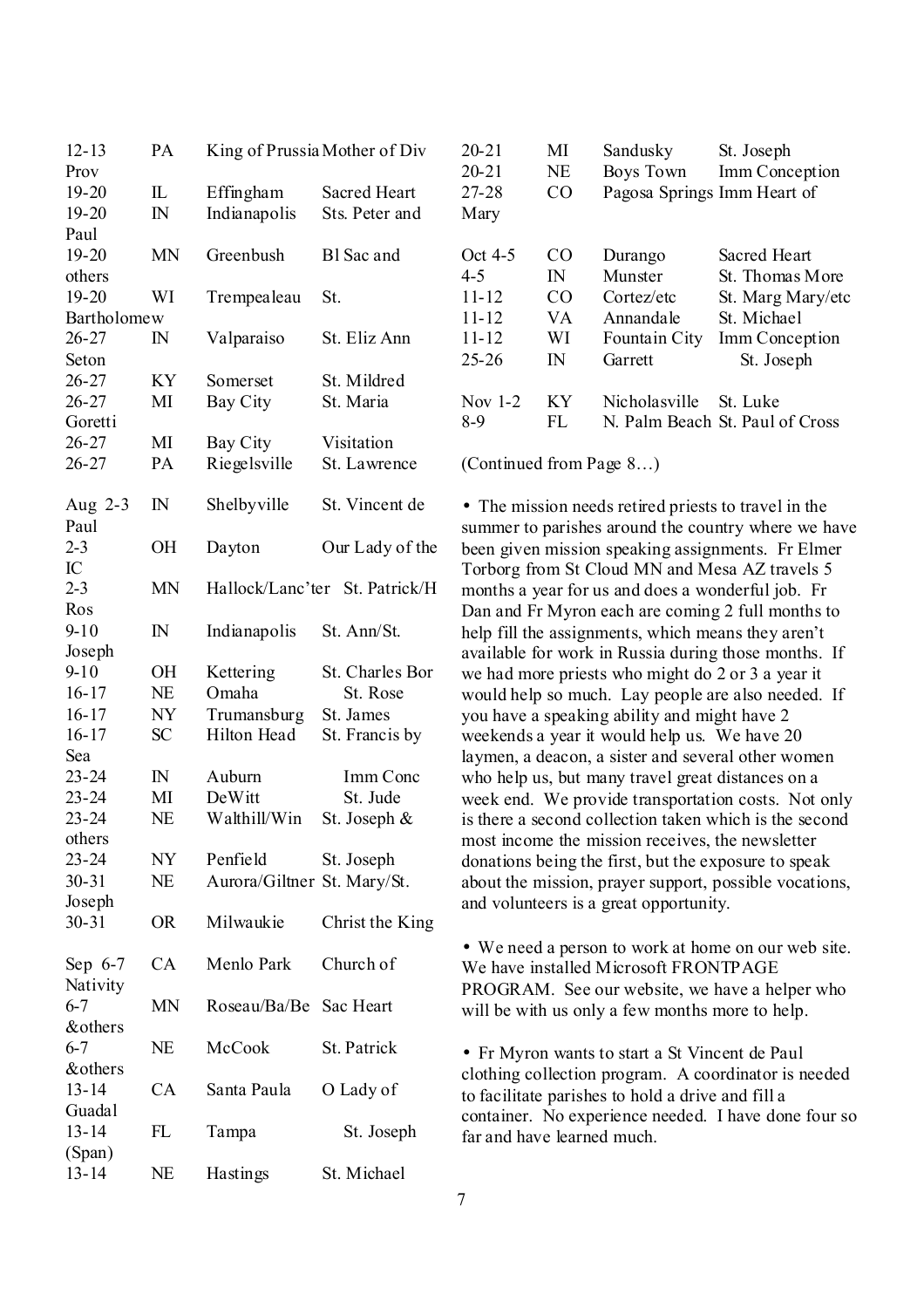• Two volunteers are needed to stay in Vladivostok for an extended period of time to help the Russian parishioners start the stores in the St Vincent de Paul method. Housing in the parish apartment will be provided.

• Volunteers living near NAEIR headquarters in Galesburg IL., the tri-cities of Moline, Rock Island, Davenport, IA., Burlington ,IA., or Peoria, IL are needed to visit the warehouse two or three times a year to gather free construction materials and a variety of medical and other needed items for shipping to Vladivostok.

• Ellen Grybeck from Bellingham WA has offered to help me with tours and mission teams. She has recently returned from Vladivostok.

• We have 7 travelers going to Vladivostok this summer. Watch for updates on our web site as they return with their pictures and stories.

• A special thank you to St Agnes Parish in St Paul, Minnesota who have given us free office space in their convent the last two years. It is a wonderful place to be. This huge building has many requests for usage, but they have been generous to our mission.

• Our friends Dee Baltes and George Riess are scheduling many events in their Cincinnati-Dayton-Kettering area of Ohio. Both have visited our mission several times.

• Coronation Parish in Grandview, MO wants to sell a framed picture of our Coronation window in their parish, the window which their parish purchased for us. Two women from the parish are traveling three hours by car to tend the mission table at the Family Resource Conference in Wichita this month.

• St Philip Benizi Parish in Oregon City, OR recently asked Sr Julia to fly from St Paul to speak at all their weekend Masses to tell about her trip to their sister parish of the Holy Trinity in Romanovka, Russia.

conference in Atlanta, GA for the mission and the new association of women. There were 20,000 attendees!

• Rose Bucher is attending a home schooling conference in Seattle for us. She is also hosting a woman parishioner from Romanovka with her sick baby. Healing the Children of Portland are diagnosing and treating the baby.

• Joe Shorba is putting on a week of meetings for Fr Myron when he visits Hawaii in November for fundraising. So are three helpers in Portland, Salem and Eugene OR for Fr Dan's visit in Aug-Sept. A parish in Salem is hosting a evening mission with Fr Dan.

• A group of travelers from St Joseph's parish in Modesto, CA is visiting Vladivostok in October. They are the sister parish to the new St Joseph's Parish in Second River area of Vladivostok. This parish is also hosting Fr Dan in September with a special fund raising dinner.

• I will be in Washington DC- Annandale area from Aug 1-8. I hope to see the local helpers there.

• Our son, John Paul, just returned from 2 weeks in Vladivostok. As usual, a traveler is in between there and here for several weeks when they return and John is no exception. No one comes home quite the same. I hope we can offer

all of you an opportunity to visit Russia. Please see our updated tours and mission teams heading on the web site.

• On page 6 are the dates and places where Fr Myron, Fr Dan and speakers are going for the mission during 2003. You are invited to come.

God love you all, Sandra and David Sonnen Mission Desk 651-227-0208 email: [usoffice@vladmission.org](mailto:usoffice@vladmission.org) [www.vladmission.org](http://www.vladmission.org)

• Sr Julia and Kelly Whittier attended a